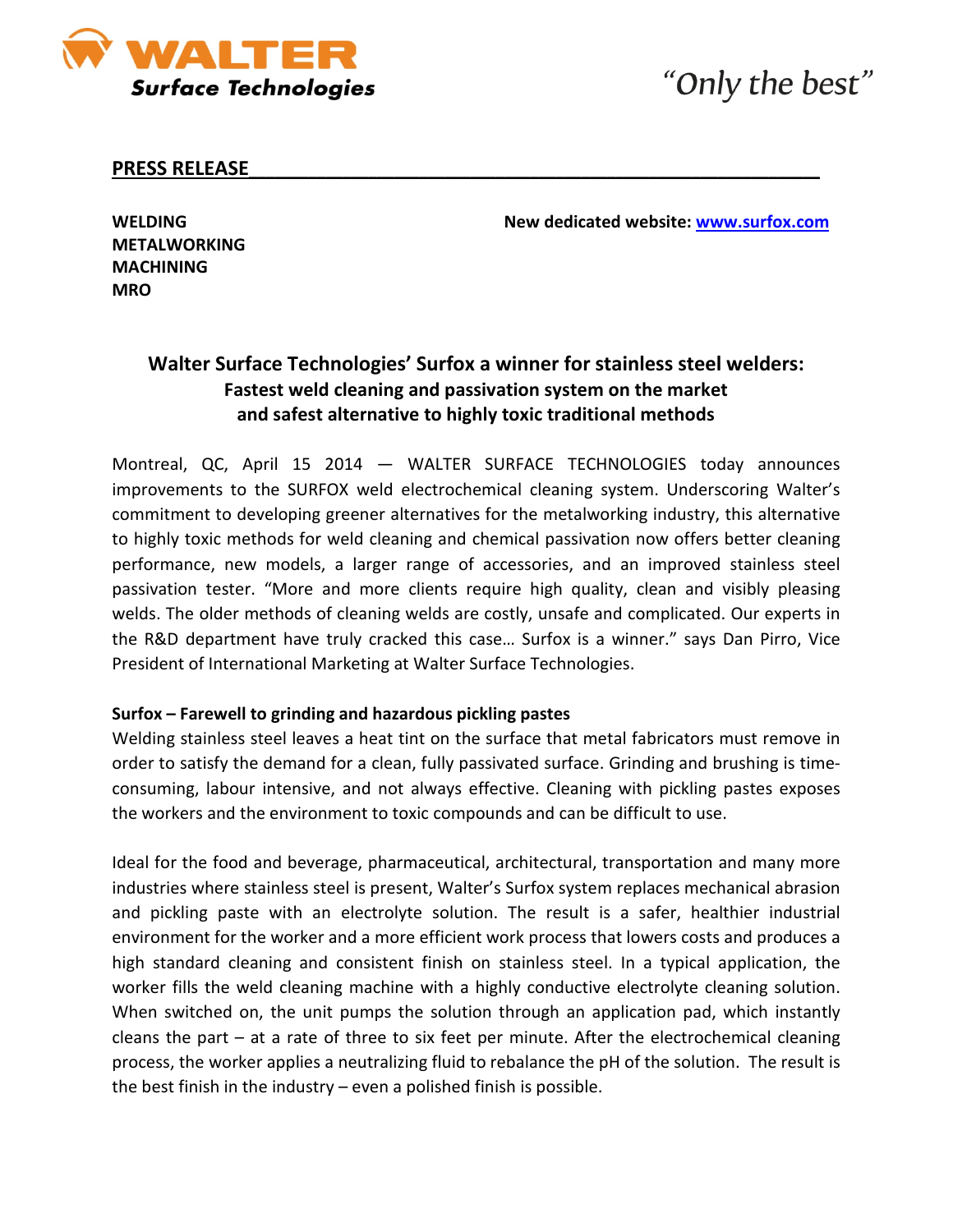One of the most popular and unique electrolyte cleaning solutions from Walter is the SURFOX-G. This highly conductive solution is a salt-based, non-acidic, pH neutral TIG weld cleaner that is non-corrosive and compatible with all SURFOX machines. Because of the salt-base nature of this solution, it also eliminates the need to neutralize surfaces after treatment. Users simply need to clean the surface with Walter's SURFOX-N cleaning solution.

## **Surfox's new models and new features**

3 new models

- 204 the most versatile unit for a wide variety of jobs
- 104 the perfect unit for production work
- Mini light and portable machine ideal for onsite jobs, touch-ups and repairs

Walter's R & D department has introduced several new improvements and features to the Surfox system, including:

- **Improved internal circuitry**. New inverter boards provide non-stop cleaning, offering higher performance and productivity. The new circuitry provides a steady current, so the cleaning unit has no down-time, and enables the use of highly conductive materials and new accessories.
- **More machine settings** for electrochemical cleaning. With the flexibility of 3 settings (on the Surfox 204 and Mini machines), the worker can set the unit to Low, Medium, or High according to the required cleaning level.
- A new **carbon fiber brush** for precision cleaning. The high conductivity of carbon fibers results in greater electrochemical cleaning power, making this new accessory ideal for intricate, narrow areas or tight corners. This accessory is sold separately.
- A **large graphite insert and pad**. This new accessory is ideal for larger areas and for small surface renewing. Highly conductive, the large long-lasting graphite insert and pad result in greater electrochemical cleaning and polishing power.
- **Improved passivation tester**. This tool enables the worker to evaluate the passivation level on the parts. An illuminated panel displays a numeric value to indicate passivation on the surface. The tester also features data-logging capability and protects data from tampering.

Metal fabricators who use the Surfox system save time and money, improve working conditions, and reduce their environmental impact. In fact, 70% of new customers abandon traditional methods in favor of Surfox. Click [here](http://walter.com/twn/en/homePage?p_item_id=15&p_video_id=1) to view a product demonstration video.

Surfox electrolyte solutions are NSF certified for use in the food industry and the Surfox system is ASTM-A967 / ASTM-A380 certified for chemical passivation on stainless steel.